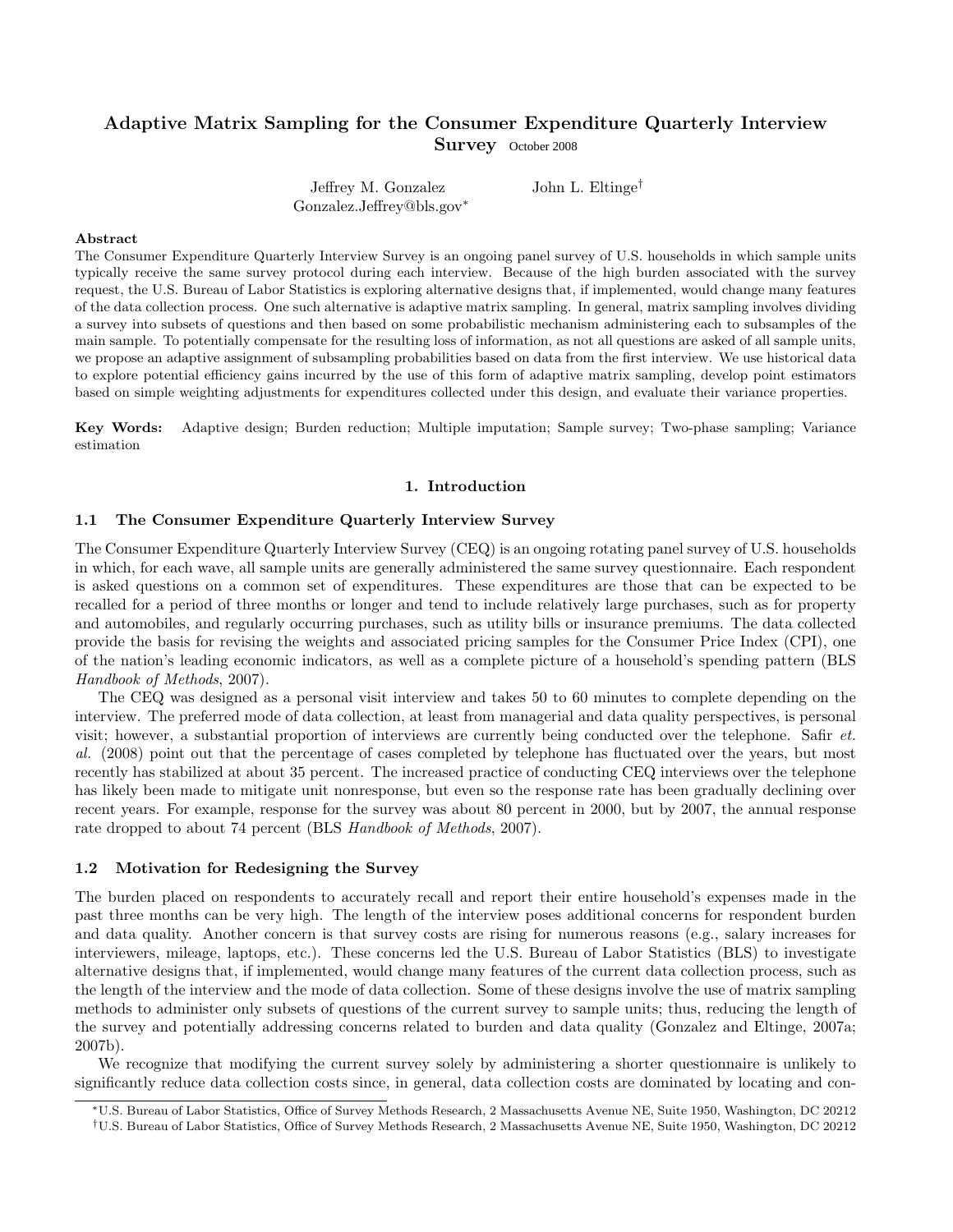tacting sample units (Sudman, 1967). However, investigating the operational and statistical feasibility of conducting a shorter interview provides a framework for considering additional design modifications that would yield substantial cost savings. These may include, for example, switching the primary mode of data collection from personal visit to telephone.

# 1.3 A Potential Partial Solution - Matrix Sampling

As previously noted, matrix sampling methods involve dividing a questionnaire into subsets of questions and then administering these subsets to different subsamples of an initial sample (Gonzalez and Eltinge, 2007a; Raghunathan and Grizzle, 1995). We illustrate these methods through a relatively simple matrix sampling design shown in Figure 1. It should be noted that throughout this article, the design presented in Figure 1 will provide the general basis for illustrating the concepts of our proposal.

If we let Y represent the full vector of survey questions and S represent the initial sample, then, the rows in Figure 1, denoted by  $Y_k$ , represent specialized subsets of questions of the full questionnaire and the columns, denoted by  $S_{(k)}$ , represent subsamples of an initial sample. The shaded squares correspond to data that are collected, while open squares correspond to data that are not collected. For this particular matrix sampling design, each of Y and

S are partitioned into  $K + 1$  non-overlapping subsets such that  $Y = \begin{bmatrix} K \\ S \end{bmatrix}$  $k=0$  $Y_k$  and  $S = \begin{bmatrix} K \\ \end{bmatrix}$  $_{k=0}$  $S_{(k)}$ , respectively.



Figure 1: Illustration of a Matrix Sampling Design

In this design, we have included a "core" subset of questions,  $Y_0$ . This subset would be administered to every sample unit regardless of subsample membership (indicated by the complete shading of the first row). We have also included a subsample, denoted as  $S_{(0)}$ , that would receive the full questionnaire (indicated by the complete shading of the first column). Although neither feature, the "core" nor the full questionnaire subsample, is an essential component of every matrix sampling design, we incorporated the first because in the context of the CEQ, there are certain items, such as demographic characteristics (and perhaps expenditure items) that we would want to collect for all sample members. The second feature was included to accommodate public data users with various analytic objectives as well as to provide a full account of a sample unit's spending pattern.

# 1.4 Implementation Trade-offs

Modifications to the current sample design and questionnaire of the CEQ involve trade-offs. One example is that by shortening the length of the questionnaire, we hope to reduce respondent burden while improving data quality; however, there is a loss of information since not all questions are asked of all the respondents. To potentially account for this deficiency (and others not mentioned here), we extend simple matrix sampling methods to incorporate adaptive survey procedures. In general, adaptive survey procedures involve adjusting the survey protocol based on information collected as part of the data collection process. Therefore, we propose an adaptive form of matrix sampling in which the sample unit's subsampling probabilities are determined after some initial information is collected about the unit. The details of this proposal - including appropriate notation, estimation methods, and determination of subsampling probabilities - are presented in Section 2. The results from a simulation study in which we evaluate our method are presented in Section 3. Finally, a discussion in Section 4 concludes the article.

As a final note, for a more thorough discussion of some of the previous research on matrix sampling methods, survey design considerations, and implementation trade-offs see Gonzalez and Eltinge (2007a).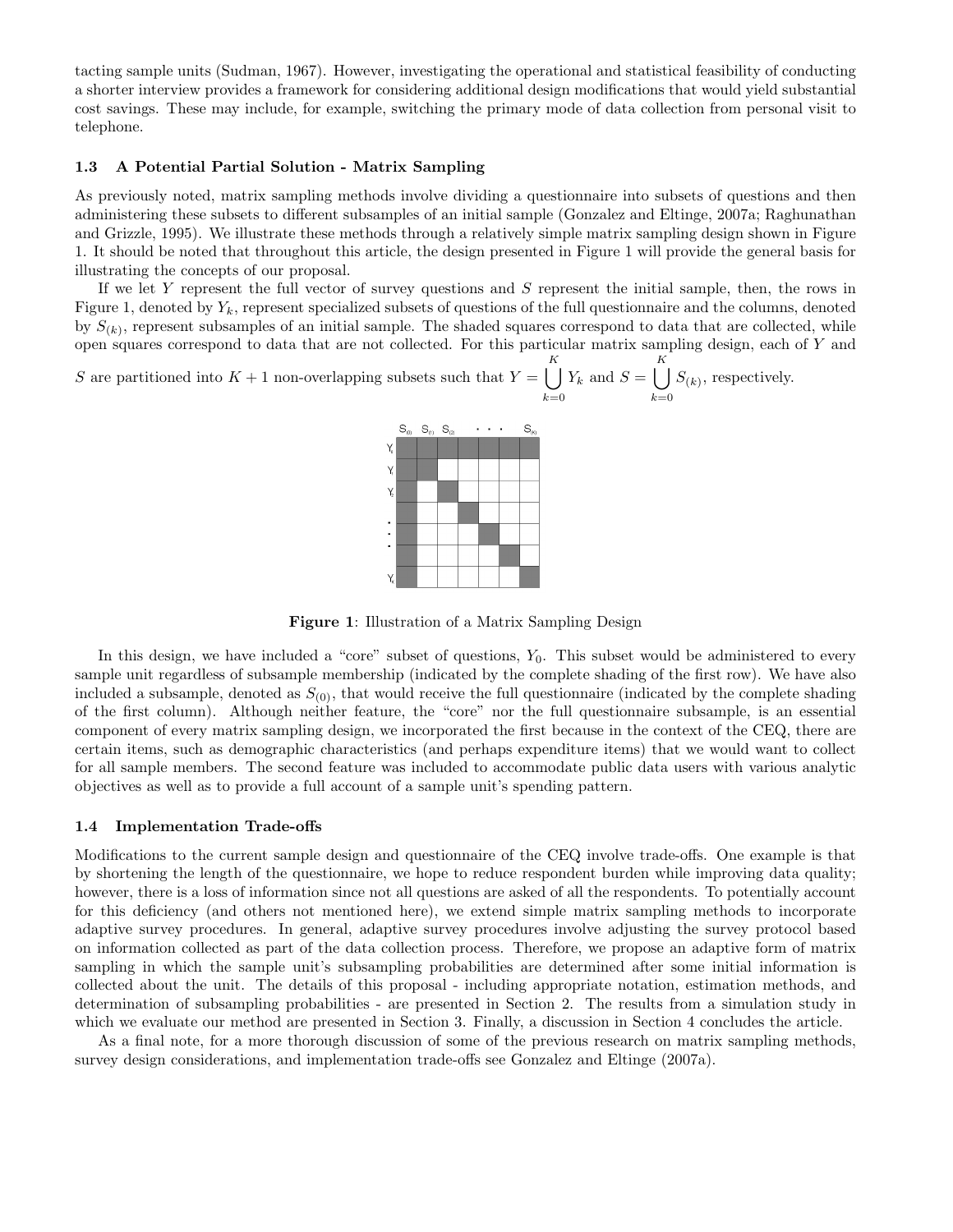# 2. Adaptive Matrix Sampling

Under simple matrix sampling methods, sample units would be randomly assigned to one of the subsamples (i.e., without incorporating any information about the unit). One way to borrow from the adaptive survey procedures might be to determine these subsample assignment probabilities after some data about the sample unit has been collected. In the context of the CEQ, we propose to accomplish this by making use of the longitudinal nature of the CEQ and adjusting the probabilities of subsample assignment based on the expenditure information collected during the initial interview.

# 2.1 Notation

To provide the foundation for our proposed adaptive procedure of assigning subsampling probabilities, we first lay out the notation that will be used in our discussion. For  $k = 0, 1, \ldots, K$ , define the subsampling indicators, indicating subsample membership of the  $i^{th}$  sample unit, as  $\alpha_{ik} = 1$ , if  $i \in S_{(k)}$ . We assume that subsample assignment is based on some random process and denote the probability that the  $i^{th}$  sample unit is in the  $k^{th}$  subsample as  $p_{ik} = Pr(\alpha_{ik} = 1)$ . Recall from Figure 1, that the 0<sup>th</sup> subsample receives the full questionnaire, so it also receives the  $k^{th}$  subset of questions. Thus, a sample unit receives subset k of the full questionnaire if and only if  $\alpha_{i0} = 1$  or  $\alpha_{ik} = 1$ . Then the probability that the i<sup>th</sup> sample unit receives the k<sup>th</sup> subset of questions is the sum of  $p_{i0}$  and  $p_{ik}$ . For  $k > 0$ , we denote this overall probability as  $p_{ik}^*$ . Finally, let  $\pi_i$  be the full sample inclusion probability for the  $i^{th}$  sample unit. Define  $w_i = \pi_i^{-1}$  as the inverse-probability, or design, weights and the set of modified design weights as  $w_i^* = w_i / p_{ik}^*$ .

#### 2.2 Estimation Procedures

One of the population quantities of interest for the CE survey program is that of mean expenditures (e.g., the average expenditure per consumer unit on a particular item). The (full) sample estimator utilized by the survey program is the standard weighted ratio mean estimator. So, for expenditure item k, the (full) sample estimator of  $\overline{Y}_k$ :

$$
\hat{y}_k = \left(\sum_{i \in S} w_i\right)^{-1} \left(\sum_{i \in S} w_i y_{ik}\right). \tag{1}
$$

Using the notation of the previous section, for expenditure item  $k$ , the design-based matrix sampling estimator of  $\overline{Y}_k$  is given as:

$$
\hat{y}_{1k} = \left(\sum_{i \in S} w_i^*(\alpha_{i0} + \alpha_{ik})\right)^{-1} \left(\sum_{i \in S} w_i^*(\alpha_{i0} + \alpha_{ik})y_{ik}\right).
$$
\n(2)

#### 2.3 Connection with Two-Phase Sampling

For the current discussion, suppose that the first CEQ interview has been conducted but additional information on subsamples of the initial sample is desired. In our setting, this additional information will be collected approximately three months later during the second CEQ interview. This is similar to the setup in two-phase sampling. In general, for a two-phase sampling design, a sample is selected by an arbitrary sample design during the first phase and information is collected from these units. With the aid of this information, a second phase sample is selected and the key survey variables are observed for every element of the second phase sample (Särndal, et al. 1992).

The primary motivation for linking our proposed method to two-phase sampling is to explore the properties of the design-based matrix sampling estimator for the mean expenditure given above as well as identify how to adapt the subsampling probabilities for the matrix sampling design. When evaluating the moments of estimators in a two-phase sampling framework, we make explicit use of conditioning arguments. In the calculations below,  $E_1$  and  $V_1$  denote that expectation and variance are being computed with respect to the initial full sample selection (i.e., the phase one sample), respectively.  $E_2$  and  $V_2$  indicate that the expectation and variance, respectively, are being computed with respect to the subsample assignment assuming a fixed initial sample. Finally, E and V mean that the expectation and variance, respectively, are being computed over both phases of the sample selection.

Therefore, using standard linearization techniques, we have, for the expectation of expenditure item  $k$ :

$$
E(\hat{y}_{1k}) \approx E_1(E_2(\hat{y}_{1k}|S))
$$
  
=  $E_1(\hat{y}_k)$   
=  $\overline{Y}_k$ . (3)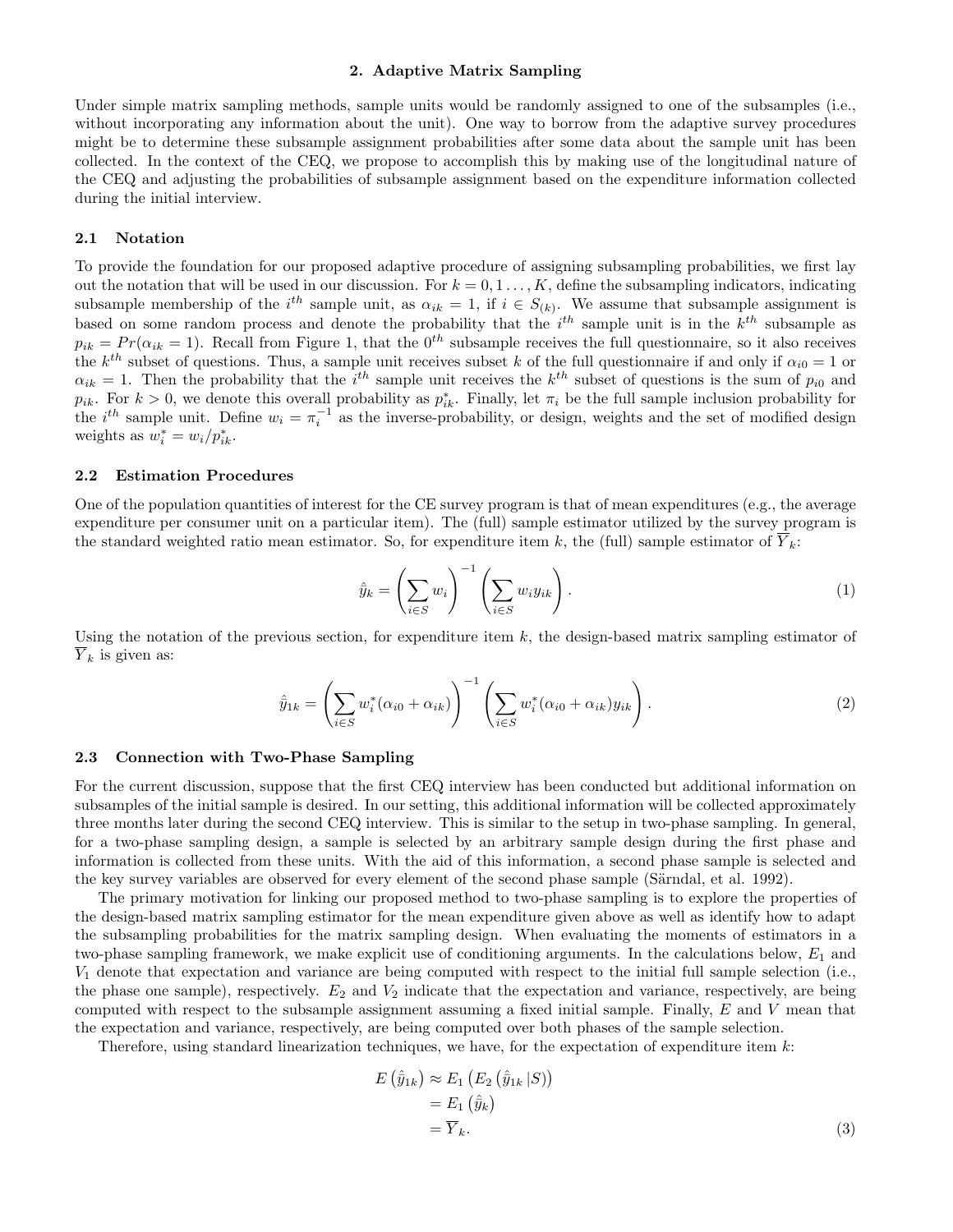From this calculation we observe that the design-based matrix sampling estimator for expenditure item  $k$  is unbiased for both the full sample estimator and the full population mean.

Next, the variance of the mean expenditure of item  $k$  can be approximately decomposed into two components. These components reflect the variation due to the initial sample selection and the additional variation incurred due to the subsampling, respectively. Thus, we have:

$$
V\left(\hat{y}_{1k}\right) \approx V_1\left(E_2\left(\hat{y}_{1k}|S\right)\right) + E_1\left(V_2\left(\hat{y}_{1k}|S\right)\right)
$$
  
\n
$$
= V_1\left(\hat{y}_k\right) + E_1\left(\left(\sum_{i\in S} w_i\right)^{-2} \sum_{i\in S} w_i^2 \left(\frac{1-p_{ik}^*}{p_{ik}^*}\right) \left(y_{ik} - \hat{y}_k\right)^2\right)
$$
  
\n
$$
= N^{-2} \sum_{i\in U} \frac{1-\pi_i}{\pi_i} \left(y_{ik} - \overline{Y}_k\right)^2 + N^{-2} \sum_{i\in U} w_i \frac{1-p_{ik}^*}{p_{ik}^*} \left(y_{ik} - \overline{Y}_k\right)^2
$$
  
\n
$$
= N^{-2} \sum_{i\in U} \left[\frac{1-\pi_i}{\pi_i} + w_i \frac{1-p_{ik}^*}{p_{ik}^*}\right] \left(y_{ik} - \overline{Y}_k\right)^2.
$$
 (4)

Similarly, the covariance between mean expenditure items  $j$  and  $k$ , is given below:

$$
Cov\left(\hat{y}_{1j}, \hat{y}_{1k}\right) \approx Cov_{1}\left(E_{2}\left(\hat{y}_{1j}|S\right), E_{2}\left(\hat{y}_{1k}|S\right)\right) + E_{1}\left(Cov_{2}\left(\hat{y}_{1j}, \hat{y}_{1k}|S\right)\right)
$$
  
\n
$$
= Cov_{1}\left(\hat{y}_{j}, \hat{y}_{k}\right) + E_{1}\left(Cov_{2}\left(\hat{y}_{1j} - \hat{y}_{j}, \hat{y}_{1k} - \hat{y}_{k}|S\right)\right)
$$
  
\n
$$
= N^{-2} \sum_{i \in U} \frac{1 - \pi_{i}}{\pi_{i}} \left(y_{ij} - \overline{Y}_{j}\right) \left(y_{ik} - \overline{Y}_{k}\right) + E_{1}\left(\left(\sum_{i \in S} w_{i}\right)^{-2} \sum_{i \in S} w_{i}^{2}\left(\frac{p_{i0} - p_{ij}^{*} p_{ik}^{*}}{p_{ij}^{*} p_{ik}^{*}}\right) \left(\hat{y}_{1j} - \hat{y}_{j}\right) \left(\hat{y}_{1k} - \hat{y}_{k}\right)\right)
$$
  
\n
$$
= N^{-2} \sum_{i \in U} \left[\frac{1 - \pi_{i}}{\pi_{i}} + w_{i} \frac{p_{i0} - p_{ij}^{*} p_{ik}^{*}}{p_{ij}^{*} p_{ik}^{*}}\right] \left(y_{ij} - \overline{Y}_{j}\right) \left(y_{ik} - \overline{Y}_{k}\right).
$$
  
\n(5)

From the variance calculation given above, we see that the overall variance inflation due to the subsampling is roughly the same order of magnitude as that of the initial full sample variance. Also, the worst variance inflation will occur if  $w_i \frac{1-p_{ik}^*}{p_{ik}^*}$  has a strong positive association with  $(y_{ik} - \overline{Y}_k)$ . Under an arbitrary matrix sampling design, we would want to reduce this second component of variation. This can be achieved by assigning expenditure item k with very high probability (thus reducing the factor,  $1 - p_{ik}^*$ ) to sample units with exceptionally large (positive) deviations,  $(y_{ik} - \overline{Y}_k)$ . The challenge is that this information is unavailable to us prior to the start of data collection for a single interview. However, if we assume that the expenditure information collected in the first CEQ interview is a reasonable proxy for the expenditure information that will be reported during subsequent interviews (i.e., a sample unit with a large deviation in the initial interview will likely have a large squared deviation in the second interview), then we can use the expenditure information from the first interview to base our subsampling probabilities for the second interview and perhaps, subsequent interviews. In sum, using data collected and estimates obtained from the first interview, we propose to adaptively assign sample unit's second interview subsampling probability with probability proportional to  $(y_{Int1,ik} - \bar{y}_{Int1,k})$ , where  $y_{Int1,ik}$  is the  $i^{th}$  sample unit's expenditure value reported in interview one for item k and  $\bar{y}_{Int1,k}$  is the estimated initial sample mean expenditure for item k from the first interview.

#### 3. Simulation Study

This section describes the simulation study conducted to evaluate our proposed method of adaptively assigning subsampling probabilities for a matrix sampling design. The simulation study has two objectives. The first objective is to compare the variance attributable to initial selection of the full sample and the questionnaire section subsampling. The second objective is to compare, in terms of efficiency, the properties of the competing subsample allocation methods. To accomplish these objectives, the data already collected (from April 2007 to March 2008) using the full CEQ questionnaire were used to generate the matrix sample data set. We focused our attention on the first two consecutive interviews and only included sample units that completed these two interviews.

# 3.1 Simulation Setup

Although the current survey collects data on a broad set of expenditure categories, we assume a situation where the full questionnaire consists of a "core" set of questions (e.g., household demographic characteristics) and five specialized expenditure categories. These categories are clothing, insurance other than health, medical, miscellaneous, and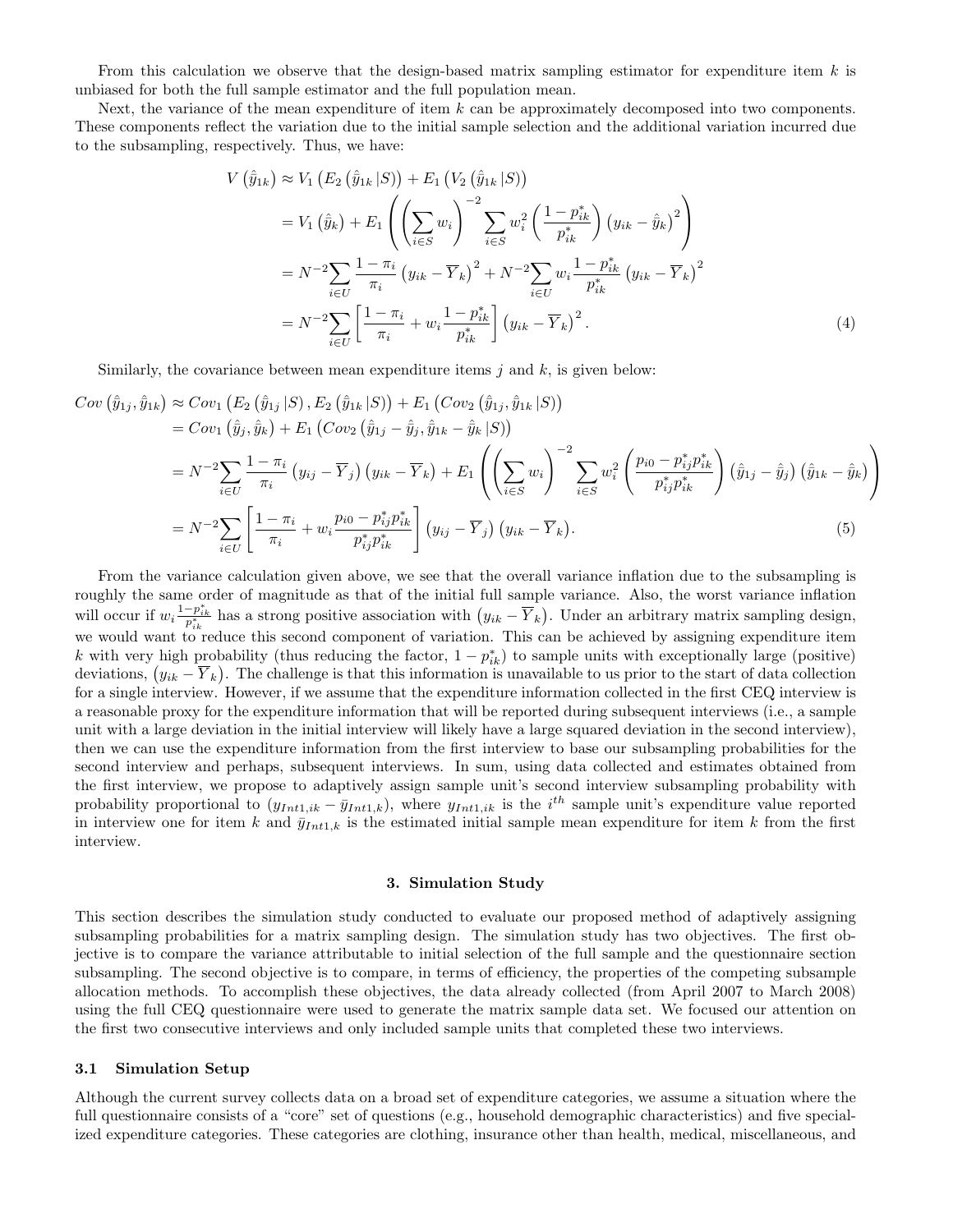utilities. The questionnaire is split using a matrix sampling design like the one illustrated in Figure 1. So, there are six subsamples - one which receives the entire questionnaire and five that receive the "core" and one of the five specialized subsets of questions.

We explored five allocation methods and these are summarized in Table 1 (recall that  $y_{Int1,ik}$  and  $\bar{y}_{Int1,k}$  are the expenditure value and estimated mean expenditure for category  $k$  from the first interview, respectively). The first was an equal allocation method. Under this method, a sample unit has an equal probability of being assigned to any one of the six subsamples (i.e.,  $p_{ik} = 1/6$ , for  $k = 0, 1, \ldots, 5$ ). The next method, squared deviation, required that the subsampling probabilities were proportional to the squared mean deviation of  $i<sup>th</sup>$  sample unit's first interview expenditure value. To account for the possibility that some expenditures categories would naturally produce large deviations, we also computed squared relative mean deviations by dividing the  $i<sup>th</sup>$  sample unit's deviation by the mean expenditure value from the first interview. Additionally, each sample unit had a one-sixth probability of being assigned the full questionnaire. The subsampling probabilities for the next two methods were constructed in a similar manner, but instead of making use of the squared deviation and the squared relative deviation we used the absolute deviation and the absolute relative deviation, respectively. One final constraint for all five methods was that we forced the subsampling probabilities for each sample unit to sum to one.

Table 1: Summary of Allocation Methods

| Allocation Method           | Subsampling Probabilities                                                               |
|-----------------------------|-----------------------------------------------------------------------------------------|
| Equal                       | $p_{ik} = 1/6, \forall k$                                                               |
| Squared Deviation           | $p_{ik} \propto (y_{Int1,ik} - \bar{y}_{Int1,k})^2$                                     |
| Squared Relative Deviation  | $p_{ik} \propto \left(\frac{y_{Int1,ik} - \bar{y}_{Int1,k}}{\bar{y}_{Int1,k}}\right)^2$ |
| Absolute Deviation          | $p_{ik} \propto  y_{Int1,ik} - \bar{y}_{Int1,k} $                                       |
| Absolute Relative Deviation | $p_{ik} \propto \frac{ y_{Int1,ik}-\bar{y}_{Int1,k} }{\bar{y}_{Int1,k}}$                |

For each allocation method, we carried out the simulation  $(M =) 1,000$  times. For each iteration of the five simulations we randomly assigned sample members to one of the six subsamples based on their subsampling probabilities, we then computed the mean expenditure for each of the K expenditure categories, denoted as  $\hat{y}_{m1k}$ , using the design-based matrix sampling estimator of  $\overline{Y}_k$  presented in equation (2). We then computed the overall simulation mean for each expenditure item mean, denoted as,  $\bar{\theta}_k$ , the simulation variance for each expenditure item mean, denoted as  $V_k$  simulation, and the simulation covariance,  $C_{k,j}$  between expenditure means. These are given in equations  $(6)$ ,  $(7)$ , and  $(8)$ , respectively.

$$
\overline{\theta}_k = \frac{1}{M} \sum_{m=1}^{M} \hat{\bar{y}}_{m1k};\tag{6}
$$

$$
V_k = \frac{1}{M-1} \sum_{m=1}^{M} \left( \hat{y}_{m1k} - \overline{\theta}_k \right)^2; \tag{7}
$$

$$
C_{k,j} = \frac{1}{M-1} \sum_{m=1}^{M} \left( \hat{y}_{m1k} - \overline{\theta}_k \right) \left( \hat{y}_{m1j} - \overline{\theta}_j \right). \tag{8}
$$

As noted, one of the primary objectives is to compare the variance attributable to initial selection of the full sample and the questionnaire section subsampling. So, we estimated the variance attributable to the initial sample selection using the balanced repeated replication (BRR) method. This is the variance estimation method currently used by the Consumer Expenditure Survey Program (BLS Handbook of Methods, 2007).

In this method the sampled primary sampling units (PSUs) are divided into 43 strata, and the sample units within each stratum are randomly assigned to one of two half samples. To implement this method we constructed 44 replicate weights based on the half sample (HS) membership of the  $i^{th}$  unit. For each replicate  $\alpha$ , the replicate weights are given by  $w_i^{(\alpha)} = w_i (2\delta_{hj\alpha})$  where  $w_i$  is the original design weight of the  $i^{th}$  unit and  $\delta_{hj\alpha} = 1$  if  $i \in \text{HS}$ j. Then, the BRR variance of the full sample estimator of the mean of  $k^{th}$  expenditure,  $\hat{y}_k$ , is given as: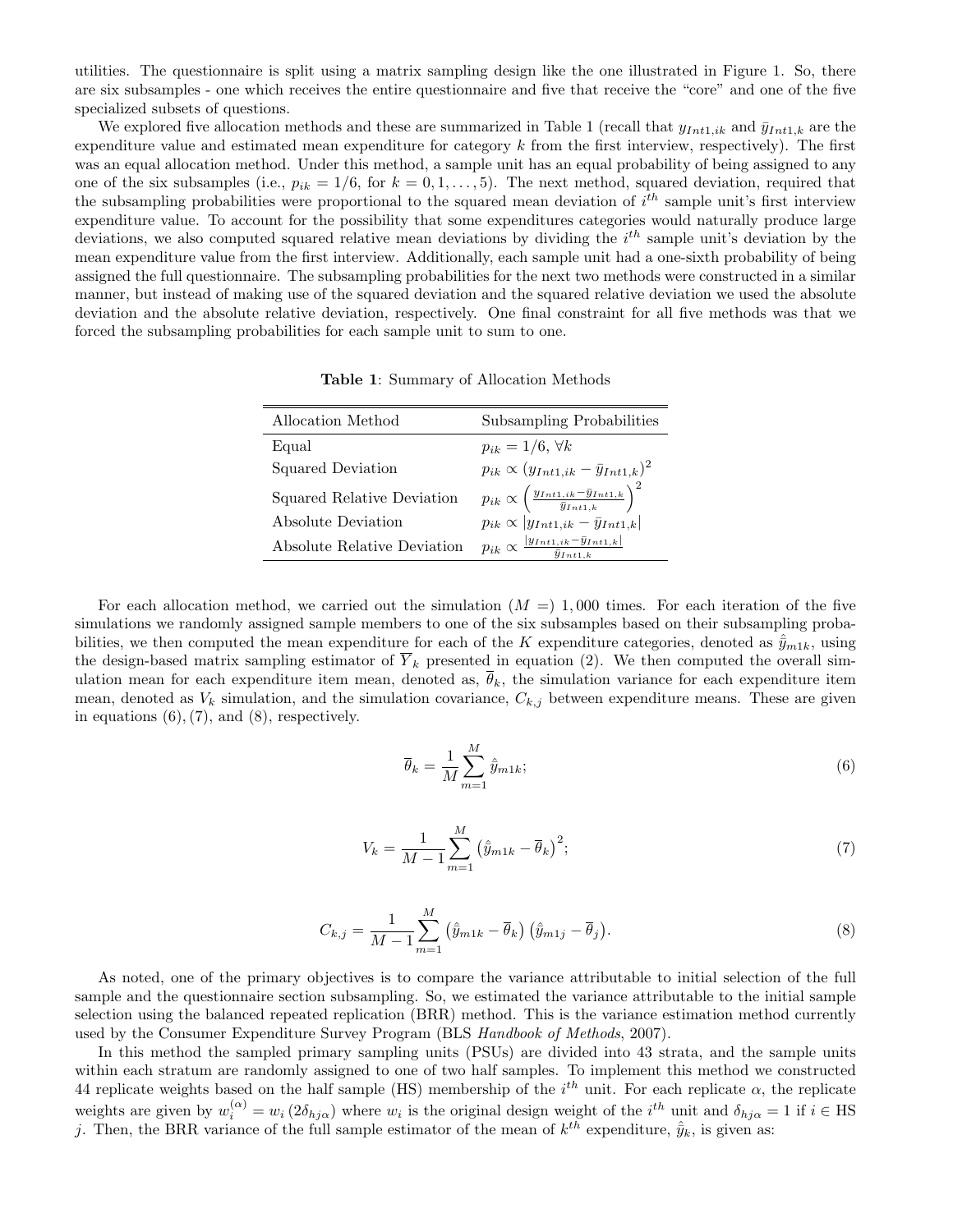$$
V_{BRR}(\hat{y}_k) = \frac{1}{A} \sum_{\alpha=1}^{A} \left( \left( \sum_{i \in S} w_i^{(\alpha)} \right)^{-1} \left( \sum_{i \in S} w_i^{(\alpha)} y_{ik} \right) - \hat{y}_k \right)^2.
$$
 (9)

As the basis for our evaluation and comparison of the properties of the five allocation methods, we used two variance-minimizing criteria that are frequently used in optimal experimental design. They are A-optimality and D-optimality. Each of these criteria reduces the comparison of methods to a univariate functional of the simulation covariance matrix. The A-optimality criterion chooses the design, or method, with the smallest trace, or the sum of the diagonal elements, of the simulation covariance matrix. In our setting, this is equivalent to choosing the allocation method with the smallest sum of the mean expenditure variances. D-optimality is a criterion that chooses the design with the smallest determinant of the simulation covariance matrix. In other words, this criterion favors the method with the smallest generalized variance (Cornell, 1996). In addition to these two evaluation criteria, we also computed the eigenvalues of the simulation covariance matrix under each method. The eigenvalues represent the proportion of the total variation that is accounted for in each component and are useful in assessing the sensitivity of the different allocation methods.

# 3.2 Simulation Results

In Table 2, we present a summary of the simulation variances for each of the five allocation methods as well as the estimated Phase 1 BRR variances for each of the expenditure categories. We observe that, in general, the simulation variances for each of the allocation methods and across expenditure categories are larger than the estimation Phase 1 BRR variances. A comparison among the five allocation methods reveals that the subsampling probabilities involving the absolute deviations (both methods) seem to result in somewhat smaller variances than the remaining three methods. Also, the variances for each expenditure category under these methods are closer to the Phase 1 BRR variances.

| Allocation Method           | Clothing | Insurance | Medical | Misc.  | <b>Utilities</b> |
|-----------------------------|----------|-----------|---------|--------|------------------|
| Equal                       | 73.88    | 179.41    | 148.41  | 231.10 | 79.54            |
| Squared Deviation           | 113.50   | 130.02    | 169.23  | 198.94 | 111.05           |
| Squared Relative Deviation  | 106.27   | 169.88    | 170.18  | 198.93 | 95.46            |
| Absolute Deviation          | 88.02    | 131.23    | 148.79  | 195.05 | 97.88            |
| Absolute Relative Deviation | 81.72    | 149.44    | 142.46  | 171.79 | 81.31            |
| Estimated Phase 1<br>(BRR)  | 52.15    | 126.31    | 124.68  | 106.34 | 90.11            |

Table 2: Simulation Variances of Mean Expenditures

Table 3 offers a summary of the comparison of allocation methods based on the optimal experimental design criteria. To reiterate, with regard to the A-optimality and D-optimality design criteria, the desirability of the

Table 3: Optimal Design Criteria Based Comparison of Allocation Methods

| Allocation Method            | $tr(\mathbf{V})$ | $det(\mathbf{V})$    | $\lambda_{max}$ | $\lambda_4$ | $\lambda_3$ | $\lambda_{2}$ | $\lambda_{min}$ |
|------------------------------|------------------|----------------------|-----------------|-------------|-------------|---------------|-----------------|
| Equal                        | 712.34           | $34.3 \times 10^{9}$ | 236.90          | 182.33      | 143.52      | 82.24         | 67.35           |
| Squared Deviation            | 722.73           | $47.7 \times 10^{9}$ | 214.76          | 173.09      | 140.83      | 114.17        | 79.86           |
| Squared Relative Deviation   | 740.72           | $52.8 \times 10^{9}$ | 208.41          | 180.76      | 164.61      | 108.51        | 78.43           |
| Absolute Deviation           | 660.96           | $30.0 \times 10^9$   | 199.55          | 157.78      | 135.12      | 90.78         | 77.74           |
| Absolute Relative Deviation  | 626.72           | $22.8 \times 10^9$   | 179.11          | 155.61      | 134.72      | 88.53         | 68.75           |
| Estimated Phase 1 (<br>(BRR) | 499.89           | $3.9 \times 10^{9}$  | 191.54          | 110.05      | 107.92      | 63.44         | 26.94           |

allocation method increases as the values of the trace and the determinant of the simulation covariance matrix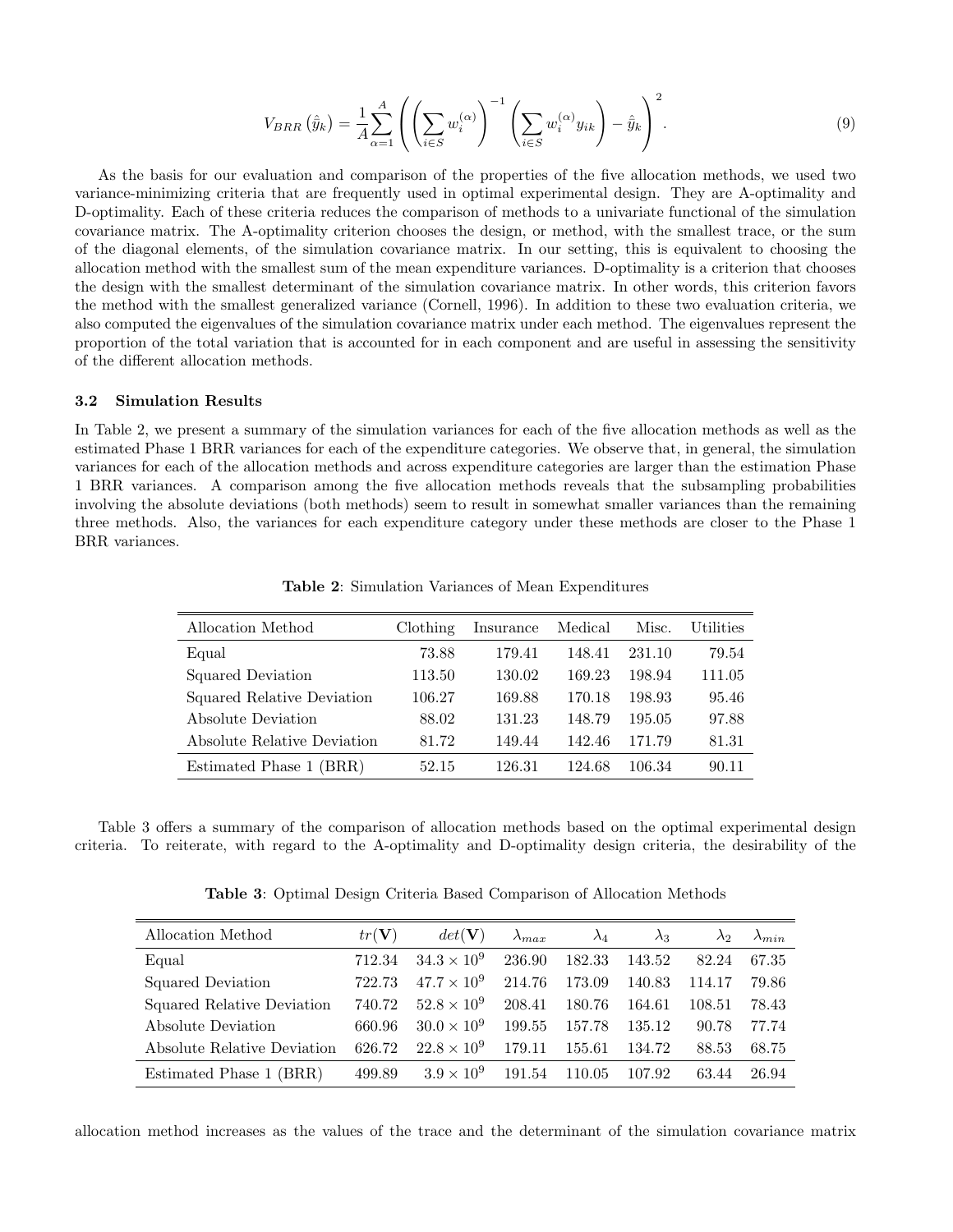decrease. For both criteria, the allocation method in which the subsampling probabilities are proportional to the absolute relative mean deviation appears to outperform the other four methods as it has the lowest trace and determinant values. Compared with the other methods, the values of the maximum and minimum eigenvalues also suggest that there are not large disparities in the sensitivity of assigning subsampling probabilities. At least among the designs considered, these findings suggest than an adaptive matrix sampling design in which the subsampling probabilities are proportional to absolute relative mean deviation would yield the smallest average and generalized variance.

#### 4. Discussion

We proposed an adaptive method to determine subsample assignment probabilities for a matrix sampling design. We applied our method to the Consumer Expenditure Quarterly Interview Survey. For our application, the subsample assignment probabilities for the second interview were modified using the sample unit's expenditure values reported during the first interview. Our findings suggest that, at least among the allocations considered, an adaptive matrix sampling design in which the subsampling probabilities are proportional to absolute relative mean deviation would yield the smallest loss in efficiency for the mean expenditure estimates.

Through this research we have identified features of the proposed adaptive procedure that may warrant further development. First, recall that we only considered estimators that were based on data collected and involved a simple adjustment to the design weights. These adjustments accounted for the matrix sampling design by dividing the baseweights by the subsampling probabilities. However, we ignored the remaining steps of the weighting procedures currently employed by the CE program. These additional steps include an adjustment for subsampling in the field (this occurs when an interviewer visits a sampled address and discovers a multi-unit structure there when only one is expected), a noninterview or nonresponse adjustment, and a calibration adjustment in which the respondent sample is adjusted to match housing and population controls. The nonresponse adjustment is based on cells formed by cross-classifying the following characteristics - region of the country, household tenure (owner/renter status), consumer unit (CU) size, and race of the reference person. Weighting cells with few observations can lead to highly variable and/or large weights. When this occurs, the nonresponse adjustment cells are collapsed (following a standard set of collapsing procedures). Because a potentially smaller number of sample units will be receiving a given instrument under our proposed adaptive matrix sampling design, a re-evaluation of this weighting-cell structure and the subsequent collapsing procedures would need to occur in order to account for the smaller sample size.

In addition to making adjustments to the weighting procedures, we also plan to develop an imputation method for, at the very least, estimating mean expenditures in various categories. In our particular matrix sampling design, we identified a subsample that would be administered the full questionnaire; however, in our estimation procedures this subsample was only used in the direct estimation of each expenditure category. The potentially rich information (e.g., a full account of household characteristics and spending) of this subsample could be used in the development of imputation models to recover the information not directly collected from the remaining K subsamples. In addition, a deeper understanding of the relationship among various expenditure categories should be obtained in order to ensure that categories that are strongly correlated or predictive of each other are not assigned to the same subsample. This is to ensure that when an expenditure category is not collected from a particular subsample, the data collected on the expenditure categories from that subsample (and potentially the full questionnaire subsample) can be used to predict the missing information.

Finally, we only considered a matrix sampling design in which respondents received a common set of questions plus one other specialized subset of questions. Our motivation for assigning sample units to particular subsamples was based on the variance calculation presented in Section 2.3 (i.e., we assigned, with higher probability, sample units to receive expenditure category  $k$  if they were expected to have a large deviation from the mean). We also derived the covariance between pairs of expenditure categories in order to begin an investigation into the properties of other allocation methods in which a sample unit gets the "core" set of questions plus two (or more) specialized sets of questions. The covariance, however, involves a more complicated relationship between expenditure mean deviations and subsampling probabilities.

# 5. Acknowledgments

The views expressed in this paper are those of the authors and do not necessarily reflect the policies of the U.S. Bureau of Labor Statistics. The authors would like to thank MoonJung Cho, Jeanette Davis, Jennifer Edgar, Scott Fricker, Karen Goldenberg, Bill Mockovak, Adam Safir, Dave Swanson, Lucilla Tan, and Nhien To for helpful discussions of the Consumer Expenditure Interview Survey, matrix sampling and earlier versions of this paper.